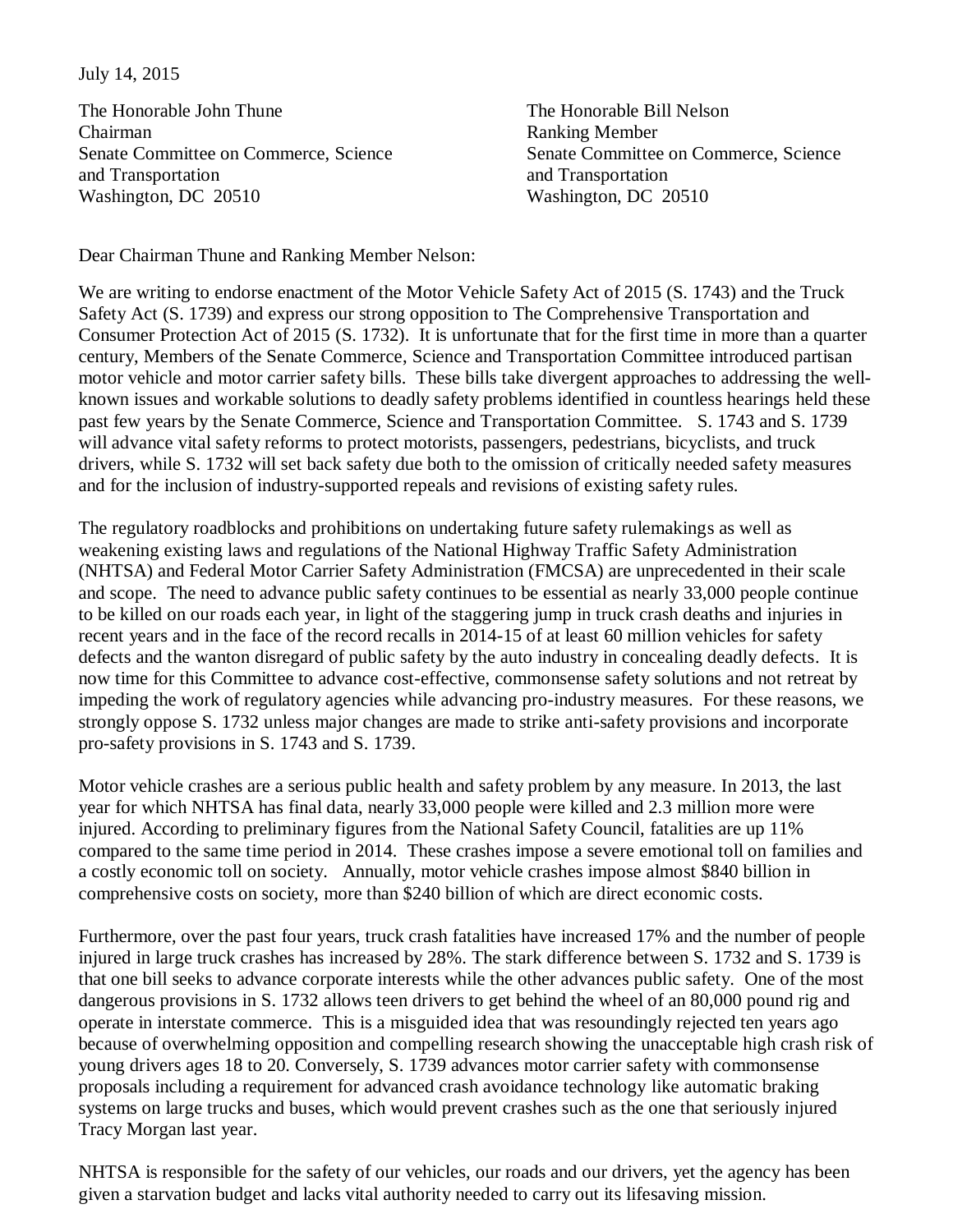Congressional hearings, media investigations, the report by the U.S. Department of the Office of Inspector General, consumer and safety groups, and families who have had loved ones killed or injured in highway crashes have all identified problems and solutions to improving safety. S. 1743 will provide critical authority and much-needed reform to the NHTSA, and will direct the agency to take serious and overdue actions to reduce crashes, save lives, prevent injuries and contain costs.

Unfortunately, S. 1732 impedes and delays progress in making our roads and highways safer. The bill:

- Ignores the weak penalties that empower automakers to hide deadly defects with near impunity.
- Puts the public at unacceptable risk of death and injury by not requiring a rental car company or used car dealer to repair safety defects before the vehicle is driven off the lot.
- Keeps consumers in the dark about the safety of their families. Provisions in S. 1732 will hide from public view the safety scores of unsafe motor carriers including passenger bus companies that will transport their children on school trips, athletic events or traveling home for a visit.
- Shrouds in secrecy consumer information that will be available by adoption of provisions contained in S. 1743 to improve public availability of Early Warning Data.
- Accommodates regulated industries but contributes to dangerous and deadly driving by weakening lifesaving drunk driving laws, erecting needless roadblocks to agency safety rules on distracted driving and adequate insurance levels for motor carriers, providing special interest exemptions from safety rules and, as previously mentioned, allowing high risk teen truck drivers.

Furthermore, bicycle fatalities have been increasing significantly. S. 1743 includes important but overdue vehicle safety improvements to protect pedestrians and bicyclists from death and injury. Already this summer, as temperatures rise, so have the number of children tragically killed when accidentally left behind in hot cars. The bill directs NHTSA to conduct a safety research initiative into possible technological solutions and to move forward on making this technology available to save children from heat stroke when left behind by caretakers.

In the past, the Commerce, Science and Transportation Committee, under Republican and Democratic leadership, has been responsible for enacting some of the most important lifesaving laws that have saved thousands of lives and tens of thousands of injuries. These include requiring airbags and rollover prevention technology on all passenger vehicles, seat belts and other occupant protection standards for intercity buses, electronic logging technology to prevent fatigued driving for truck drivers, programs to stop drunk driving, reduce distracted driving and improve teen driving, occupant protections for children in crashes, and numerous successful initiatives resulting in safer vehicles, safer drivers and safer roads. Now is not the time to stop or reverse progress that will result in more crashes, more deaths and more injuries. We urge you to adopt the lifesaving provisions included in S. 1743 and S. 1739 and to eliminate life-threatening measures in S. 1732.

Sincerely,

Advocates for Highway and Auto Safety **American Public Health Association** 

Joan Claybrook, Chair Clarence Ditlow, Executive Director Citizens for Reliable and Safe Highways and Center for Auto Safety Former Administrator, National Highway Traffic Safety Administration Robert Weissman, President

Rosemary Shahan, President Consumers for Auto Reliability and Safety Gary A. Smith, MD, DrPH, President

Jacqueline Gillan, President Georges C. Benjamin, Executive Director

Public Citizen

Child Injury Prevention Alliance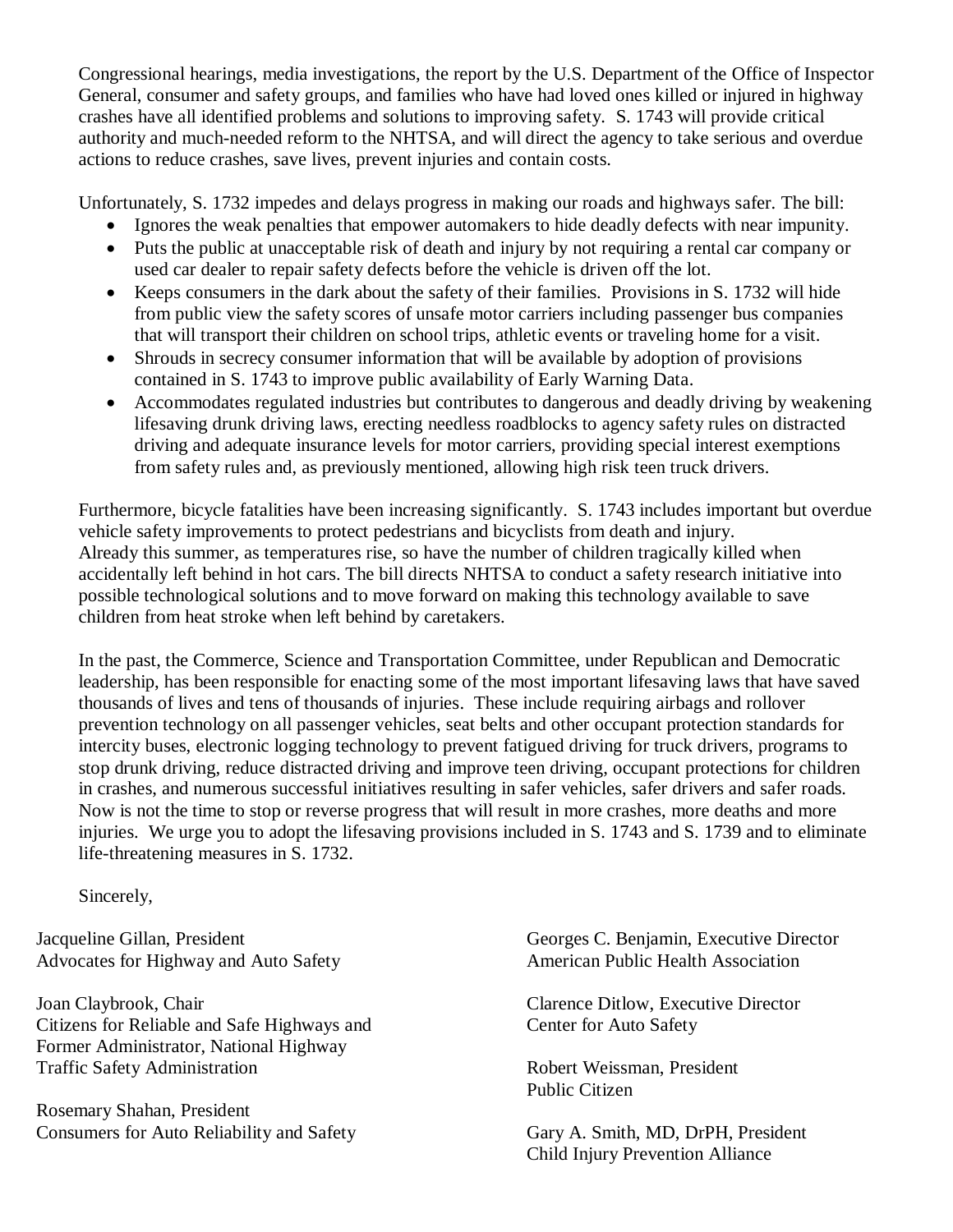Sally Greenberg, Executive Director William Wallace, Policy Analyst National Consumers League Consumers Union

Andrew McGuire, Executive Director Jack Gillis, Director of Public Affairs Trauma Foundation Consumer Federation of America

Truck Safety Coalition KidsAndCars.org

John Lannen, Executive Director Janette E. Fennell, Founder and President

And over 100 family members of car, truck and bus crash victims and survivors and victim advocacy organizations:

Carol (Cally) Houck Melanie Psencik Ojai, CA Austin, TX Mother of Raechel and Jacqueline Houck West Brook Bus Crash Families Killed in a rental car under recall with Mother of Ashley Brown unrepaired safety defect 10/07/04 Killed in a motorcoach crash on 3/29/06

Laura Christian Dr. Yen-Chi Le Harwood, MD **Houston, TX** Houston, TX Mother of Amber Marie Rose Sherman Bus Crash Families Killed due to the GM ignition switch defect 07/29/05 Daughter of Catherine Tuong So Lam

Jayne and Ken Rimer Hammond, WI Daryl Chansuthus Mother and Step-Father of Natasha Weigel Nashville, TN Killed due to the GM ignition switch defect  $11/4/06$  Mother of Hasaya Chansuthus

Allison Stoos Austin, TX Peggy Murrietta Member, West Brook Bus Crash Families & Scottsdale, AZ National Association of Bus Crash Families Mother of Joseph DeBolske<br>
Injured in a motorcoach crash 03/29/06 Killed in a motorcoach crash on 01/06/08 Injured in a motorcoach crash  $03/29/06$ 

Brad Brown Dawn King Beaumont, TX Davisburg, MI Vice President, National Association of Bus Crash Families Board Member, CRASH Father of Ashley Brown<br>
Killed in a motorcoach crash 03/29/06<br>
Killed in truck crash 12/23/04 Killed in a motorcoach crash  $03/29/06$ 

John Betts Bryan, OH Bruce King Families of the Bluffton University Ohio Motorcoach Crash Davisburg, MI Father of David Betts Volunteer, Truck Safety Coalition Killed in a motorcoach crash 03/02/07 Son-in-law of Bill Badger

Lisa Shrum Fayette, MO<br>
Volunteer, Truck Safety Coalition<br>
Roles Bloomington, MN Volunteer, Truck Safety Coalition<br>
Daughter of Virginia Baker, Step-daughter of Randy Baker<br>
Volunteer, Truck Safety Coalition Daughter of Virginia Baker, Step-daughter of Randy Baker<br>Killed in a truck crash  $10/10/06$ 

Killed in a motorcoach crash on 08/08/08

Killed due to the GM ignition switch defect 1/1/10

Killed in truck crash 12/23/04

Injured in a truck crash 12/19/89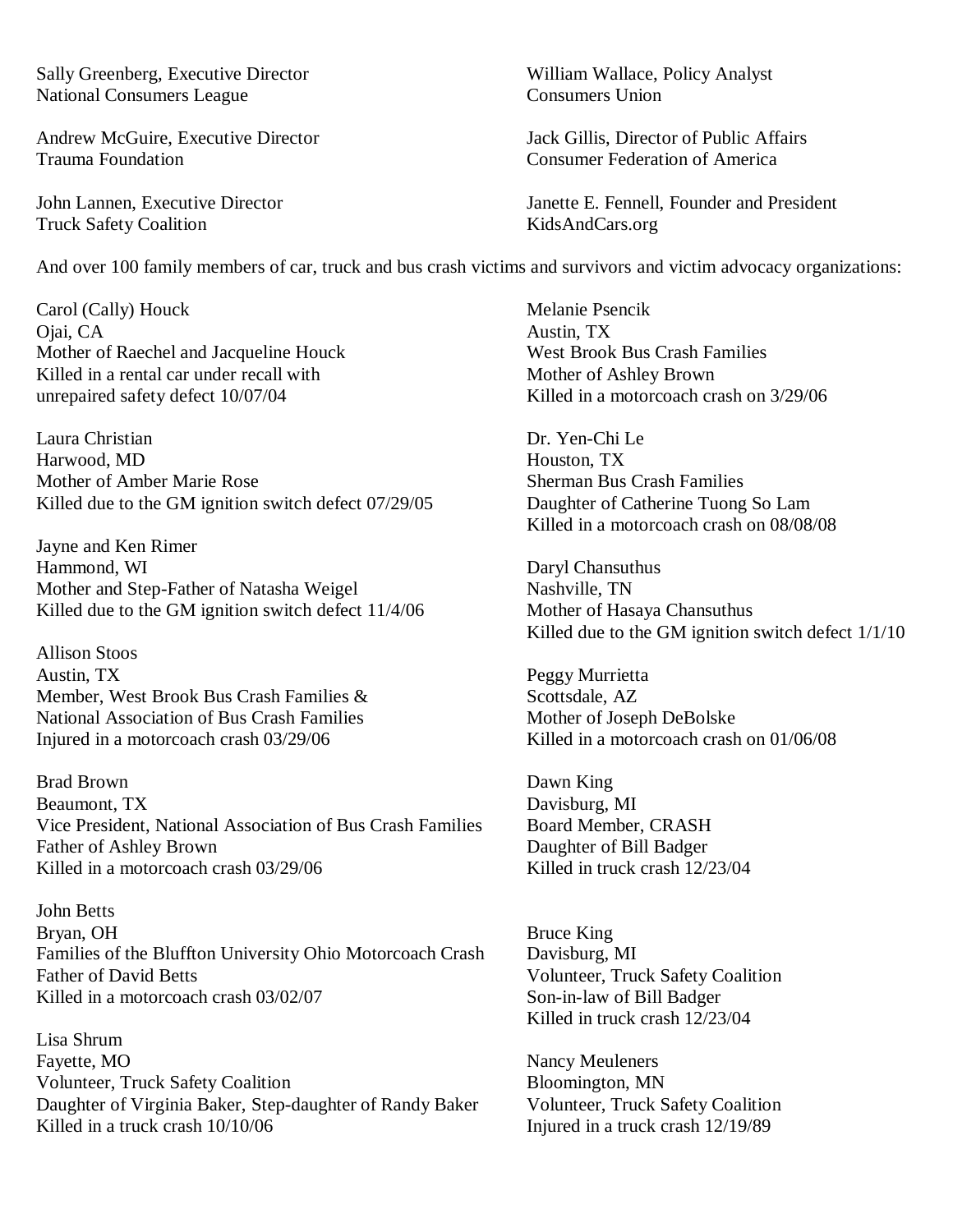Jane Mathis Kathleen Ellsbury, MD St. Augustine, FL Seattle, WA Board Member, PATT Volunteer, Truck Safety Coalition Mother of David Mathis Wife of Tony Oamar Mother-in-Law of Mary Kathryn Mathis Killed in a truck crash 10/05/05 Killed in a truck crash 3/25/04

Daphne Izer Corona, CA Lisbon, ME Board Member, CRASH Founder, Parents Against Tired Truckers (PATT) Sister of Kris Mercurio, Killed in a truck crash  $10/10/93$  Rooker & Anthony Mercurio

Jennifer Tierney Kernersville, NC<br>
Board Member, CRASH<br>
Severn, MD<br>
Severn, MD Board Member, CRASH Member, Motor Carrier Safety Advisory Committee (MCSAC) Board Member, PATT Daughter of James Mooney Father of Nick Liberatore Killed in a truck crash 9/20/83 Killed in a truck crash 6/9/97

Steve Owings **Linda Wilburn** Atlanta, GA Weatherford, OK Founder, Road Safe America Board Member, PATT Member, MCSAC Mother of Orbie Wilburn Father of Cullum Owings Killed in a truck crash  $9/2/02$ Killed in a truck crash 12/1/02

Laurie and Randall Higginbotham Lutherville, MD Memphis, TN Volunteer, Truck Safety Coalition Volunteers, Truck Safety Coalition Husband of Susan Slattery Parents of Michael Higginbotham Killed in a truck crash 8/16/10<br>Killed in a truck crash 11/18/14 Sons Matthew & Peter Slattery

Kate Brown Marianne and Jerry Karth Gurnee, IL Rocky Mount, NC Volunteer, Truck Safety Coalition Volunteers, Truck Safety Coalition Member, Illinois State Freight Advisory Committee (ISFAC) Founders, AnnaLeah & Mary for Truck Safety<br>Mother of Graham Brown Parents of AnnaLeah and Mary Karth Injured in a truck crash  $5/2/05$  Killed in a truck crash  $5/4/13$ 

Frank and Marchelle Wood Jackie Novak Falls Church, VA Edneyville, NC Volunteers, Truck Safety Coalition Volunteer, Truck Safety Coalition Parents of Dana Wood Mother of Charles "Chuck" Novak Killed in a truck crash  $10/15/02$  Killed in a truck crash  $10/24/10$ 

Ron Wood Gary Wilburn Washington, D.C. Weatherford, OK Volunteer, Truck Safety Coalition<br>
Son of Betsy Wood. Brother of Lisa Wood Martin. Father of Orbie Wilburn Son of Betsy Wood, Brother of Lisa Wood Martin, Uncle of Chance, Brock, and Reid Martin Killed in a truck crash  $9/2/02$ Killed in a truck crash 9/20/04

Tami Friedrich Trakh Mother of Jeff Izer Sister-in-Law of Alan Mercurio, Aunt of Brandie Killed in a truck crash 12/27/89

Ed Slattery Sons Matthew & Peter Slattery critically injured

Parents of AnnaLeah and Mary Karth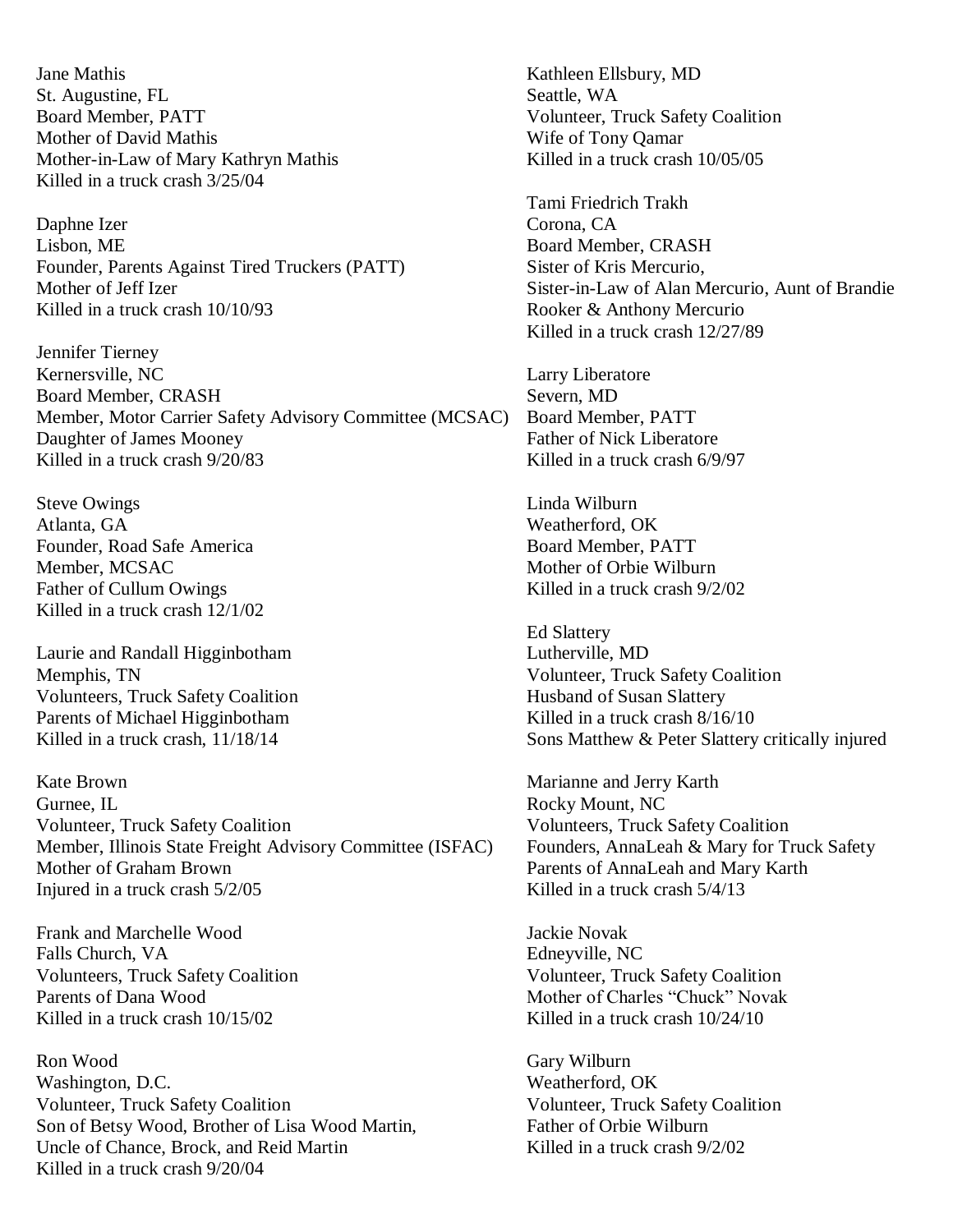Melissa Gouge Sandra Lance Washington, D.C. Chesterfield, VA Volunteer, Truck Safety Coalition Volunteer, Truck Safety Coalition Cousin of Amy Corbin Mother of Kristen Belair Killed in a truck crash  $8/18/97$  Killed in a truck crash 8/26/09

Cindy Southern Julie Branon Magnan Cleveland, TN South Burlington, VT Volunteer, Truck Safety Coalition Volunteer, Truck Safety Coalition Wife of James Whitaker, sister-in-law Injured in a truck crash 01/31/02 Anthony Hixon and aunt of Amber Hixon Wife of David Magnan Killed in a truck crash  $9/18/09$  Killed in a truck crash  $01/31/02$ 

Christina Mahaney Kim Telep Jackman, ME Harrisburg, PA Volunteer, Truck Safety Coalition Volunteer, Truck Safety Coalition Injured in a truck crash 7/19/2011 Wife of Scott Arrington<br>
Mother of Liam Mahanev Killed in a truck crash 4/ Killed in a truck crash 7/19/2011

Alan Dana Olathe, KS Plattsburgh, NY Director & Volunteer Manager, KidsAndCars.org Volunteer, Truck Safety Coalition Son of Janet Dana, Uncle of Caitlyn & Lauryn Dana, Sally Davisson Brother-in-law of Laurie Dana Shawnee, KS Killed in a truck crash  $7/19/12$  Sisters of Invention, Sally Advertising, LLC

Kyle and Lindsey Seitz Henry Steck Colorado Springs, CO Homer, NY Parent Advocate, KidsAndCars.org Volunteer, Truck Safety Coalition Parents of Benjamin Seitz Died in a hot car 07/07/14 Thomas Everson

Kansas City Area, KS & MO KeepKidsAliveDrive25.org Mother & Child Health Coalition Safe Kids Metro KC Cindy Bhargava

Prairie Village, KS Mother and grandmother Pepperdine & Associates Volunteer, KidsAndCars.org Adam Vogels

Overland Park, KS Volunteer, KidsAndCars.org Aimee Kilissanly Mother of 2 Prairie Village, KS

Sondra Morgan Houston, MN Beth Melton Volunteer, KidsAndCars.org Destin, FL

Killed in a truck crash  $4/9/12$ 

Amber Rollins

Omaha, NE Regina Weir Traffic Safety Educator - Keep Kids Alive Drive 25

Kansas City, MO Susan Pepperdine Volunteer, KidsAndCars.org

Prairie Village, KS Margie Rollins Volunteer, KidsAndCars.org

Volunteer, KidsAndCars.org

Mother of Brooke Melton Killed in a GM vehicle 3/10/10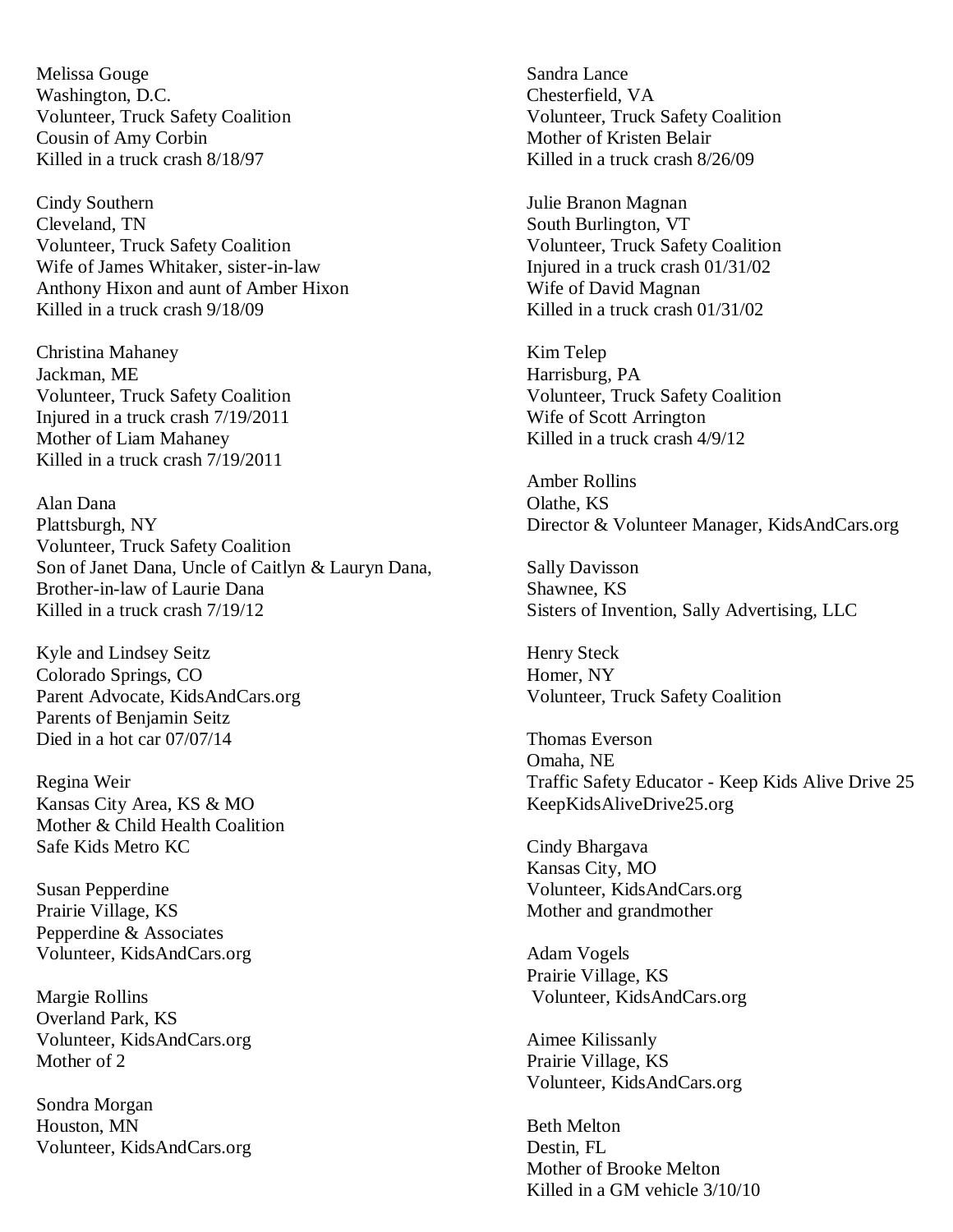Dr. Norman L. Collins, Sr. (grandfather), Manhasset, NY Norman L. Collins II (father) VP, KidAndCars.org Catherine Collins (mother) Parent of Kate Auriemma Raleigh, NC<br>Backed over and survived 05/27/2005 Parent Advocate, KidsAndCars.org Family of Norman L. "Bishop" Collins III Dr. Greg Gulbransen Died in a hot car  $05/29/2011$  in Clarksdale, MS Syosset, NY

Sue Boe Parent of Cameron Gulbransen Wesley Chapel, FL **Killed** in backover 10/19/2002 Parent Advocate, KidsAndCars.org Grandparent of Kate Boe Eric Jacky Died in a hot car in Grand Forks, ND on 6/28/2006 Orlando, FL

Amie Duemer Lubbock, TX Lindsey Mack Parent Advocate, KidsAndCars.org Independence, MO Parent of Josef Duemer Volunteer, KidsAndCars.org Died in a hot car 08/03/2005

Robert Reynolds Mesa, AZ Grandfather of Maya Peabody Died in a hot car  $10/18/2008$ Died in a hot car 10/18/2008

David Graepler Phoenix, AZ Cousin of Maya Peabody **Parents of Maya Peabody** Parents of Maya Peabody

Jennifer Rose Hilton Todd Hilton Midlothian, IL Midlothian, IL Parent Advocate, KidsAndCars.org Step-father of Christopher Hilton Mother of Christopher Hilton Inadvertently left in hot car and survived 10/6/2010 Inadvertently left in hot car and survived 10/06/2010

Jenny and Mike Stanley Snellville, GA Alpharetta, GA<br>
Parent Advocate. KidsAndCars.org<br>
Died in a hot car 08/22/2010 Parent Advocate, KidsAndCars.org Parents of Sydney Stanley Died in a hot car  $08/22/2010$  Wanda Johnson

Columbus, GA Died in a hot car 08/22/2010 Grandmother of Sydney Stanley Died in a hot car  $08/22/2010$  DeLores Estis

Died in a hot car 08/22/2010

Sue Auriemma

Pediatrician & Parent Advocate, KidsAndCars.org

Volunteer Advocate, KidsAndCars.org

Vera Reynolds Phoenix, AZ Grandmother of Maya Peabody

Dawn & Weston Peabody Phoenix, AZ Parent Advocate, KidsAndCars.org Died in a hot car 10/18/2008 Died in a hot car 10/18/2008

John Buchanan

Columbus, GA Linda Buchanan Grandmother of Sydney Stanley

Seabrook, TX Connie Newsome Parent Advocate, KidsAndCars.org Columbus, GA Parent of Christian Charles LaCombe Aunt of Sydney Stanley Died in a hot car  $08/13/2008$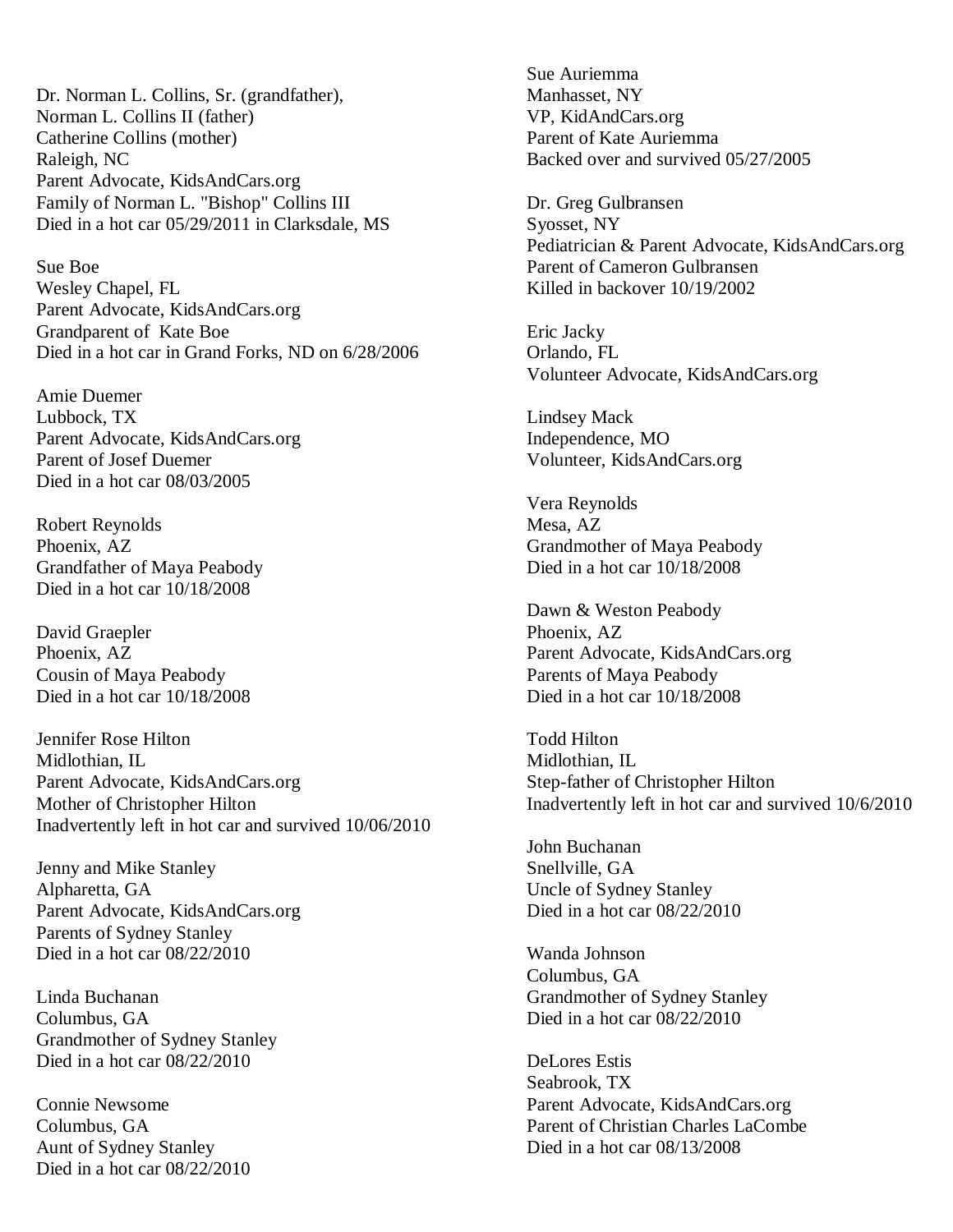Stephanie Salvilla Haley and Richie Wesley Orlando, FL Angwin, CA Parents of Gannon Werking Parents of Maddison Wesley Died in a hot car 07/23/2009 Died in hot car 05/18/2007

Raychele Jackson and Samuel Jackson **Lyn and Jaret Balfour** Roanoke, VA Earlysville, VA Parent Advocate, KidsAndCars.org<br>
Parent Advocate, KidsAndCars.org<br>
Parents of River Lyn Nicole Jackson<br>
Parents of Bryce Balfour Parents of River Lyn Nicole Jackson Died in a hot car  $10/31/14$  Died in a hot car  $03/30/2007$ 

Alan Lyon and Carla Lyon **Karen Pauly** Karen Pauly Dolgeville, NY DeWitt, IA Parents of Sophia Lyon Parent of Jack Pauly

Megan E Guerra Kayla Ruppard League City, TX Lenoir, NC Parent Advocate, KidsAndCars.org Parent Advocate, KidsAndCars.org Parent of Lillian Kathryn Guerra **Parent of Octavia Elaine Miller** Died in a hot car on 09/04/2013 Died in a hot car on 05/29/2008

Kristina Poduch Richie Gray Tallahassee, FL **Hartsville, SC** Parent Advocate, KidsAndCars.org<br>
Parent of Konnor Westby<br>
Parent of Sophia Jane Goyeneche-G Was forgotten in a car 12/2014 but survived Died in a hot car 05/08/2014

Michele DeMartin Becky Felix Fort Sill, OK Wilmington, NC Aunt of River Lyn Nicole Jackson Mother of Kallen Felix

Andrea Boe Brandy Laine Duke Brandy Laine Duke Grand Forks. ND Grand Forks, ND Parents of Kate Lola Boe Aunt of James Riley Hays Died in a hot car  $06/28/2006$  Died in a hot car  $09/06/2005$ 

Doye Carroll Conni Lowe Tyler, TX Lexington, KY Family Advocate, KidsAndCars.org Parent advocate, kidsandcars.org Grandmother of James Riley Hays Grandparent of Holland Judy Died in a hot car 09/06/2005 Died in a hot car on 6/20/2010

Leland and Deannie Jacobson Karen Murphy<br>
Sugar Land, TX Bristow, VA Sugar Land, TX Parent Advocate, Kidsandcars.org Parent Advocate, KidsAndCars.org Parents of Luke Jacobson Parents of Ryan Murphy Died after being inadvertently left in hot car  $05/03/2012$  Died in a hot car  $06/17/2011$ 

Parent Advocate, KidsAndCars.org Parent Advocates, KidsAndCars.org

Parent Advocate, KidsAndCars.org Parent Advocate, KidsAndCars.org Died in a hot car  $06/04/2014$  Killed in a backover accident  $04/17/2011$ 

Parent of Sophia Jane Goyeneche-Gray

Advocate, KidsAndCars.org Parent Advocate, KidsAndCars.org Died in a hot car  $08/31/2014$  Survived being left in a hot car  $08/03/2013$ 

Parent Advocate, KidsAndCars.org Family Advocate, KidsAndCars.org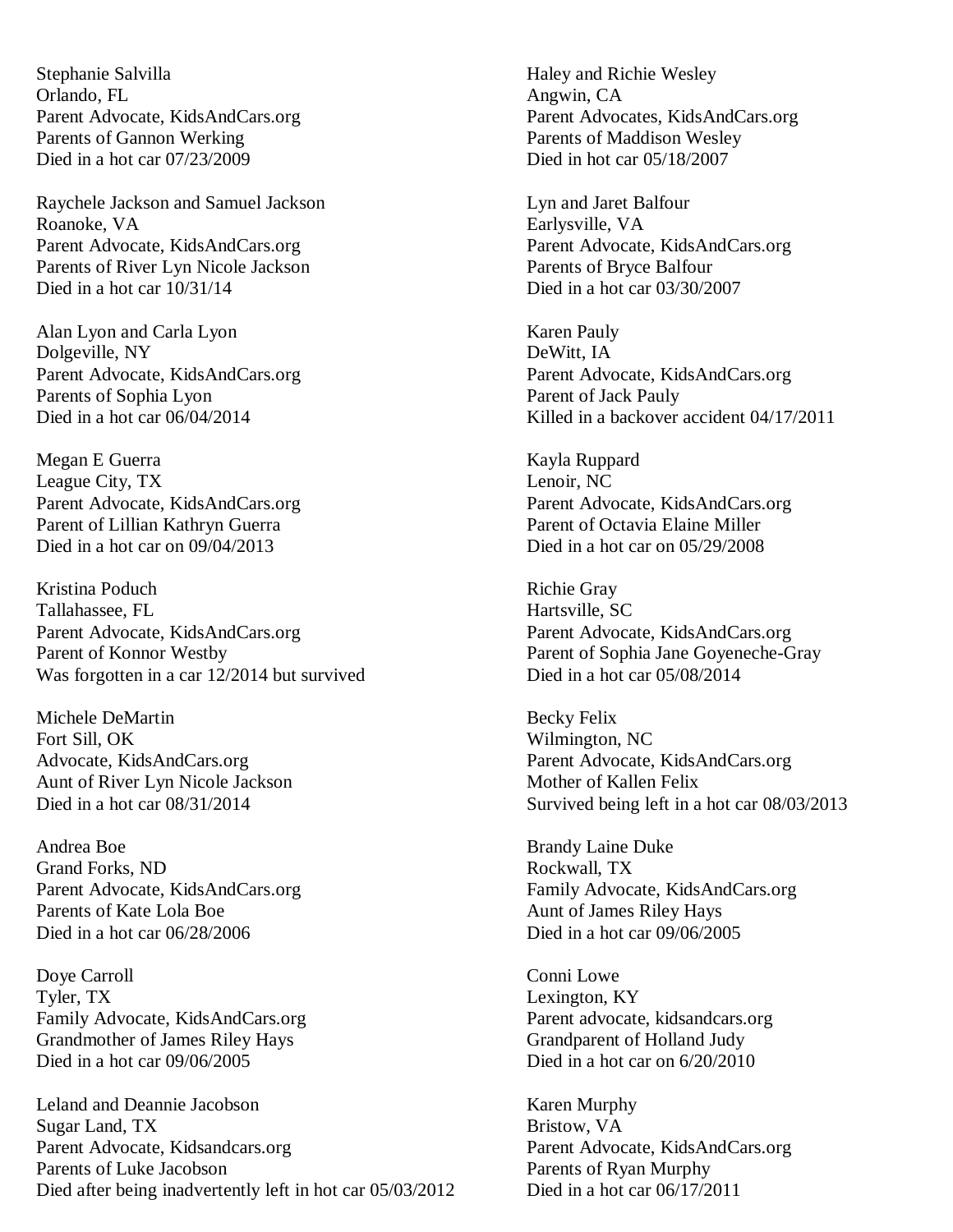Justin and Jessica Marson Melody Costello Manteca, CA Medina, OH Parent Advocate, KidsAndCars.org Parent Advocate, KidsAndCars.org Parents of SaraCorinne Marson Parents of Tyler John Costello Suffers life-long injuries, brain damage after Died in a hot car 07/29/2002 surviving being left in a hot car 08/16/2008

Jodie Edwards Missouri City, TX Parent of Jenna Edwards whom I love dearly did

Mary N. Parks and Jeffrey L. Parks Casey Jordan Parent Advocates, KidsAndCars.org Olathe, KS Died in hot car 09/07/2007 Parent of Skye Jordan

Terry and Terry Jordan Amy Chatten-Wiley Havensville, KS<br>
Advocates, KidsAndCars.org<br>
Parent Advocate Grandparents of Skye Jordan Aunt to Madison Chatten Backed over and survived 04/01/2012 Killed in a backover 05/03/2005

Robert and AnnMarie Pszybylski Karena Ann Caputo St James, NY<br>
Parent Advocates, KidsandCars.org<br>
Parent Advocate, KidsAndCars.org Parent Advocates, KidsandCars.org Parent Advocate, KidsA<br>
Parents of Robert Earl Pszybylski<br>
Parent of Dillon Caputo Parents of Robert Earl Pszybylski Critically injured in roll over, 05/07/2006 Killed in a backover 05/08/2007

John Woodruff Phil & Cheryl Bransom Houston, TX Portland, OR Parent Advocate, KidsAndCars.org Parent Advocate, KidsAndCars.org Parents of Rebecca Lauren Woodruff Parents of Douglas Bransom Died in a tragic backover accident  $10/21/2011$  Died of a frontover incident 05/30/2006

Arden Rosenfeld Jada Young Boca Raton, FL Shawnee, OK Parent of Veronica Rosenfeld Aunt of Sidney Edminsten Killed in backover  $\frac{3}{27}{2005}$  Killed in a backover  $\frac{4}{13}{2011}$ 

Brian and Amanda Bayers Stacey Ann Alderman Taylorsville, KY Dallas, TX Parent Advocates, KidsAndCars.org Parent Advocate, KidsAndCars.org Parents of Jackson Bayers Parents of Patience Grace Alderman Killed in backover accident  $2/13/15$  Killed in front over 01/05/2011

Jennifer Stevenson Liberty Township, OH Parent Advocate, KidsAndCars.org Parent Advocate, KidsAndCars.org Mother of 3, I haven't lost a child, but someone Died in a hot car 08/20/2008 Luke Jacobson died in a hot car in May 2012

> Parent Advocates, KidsAndCars.org Backed over and survived 04/01/2012

Parent Advocate, KidsAndCars.org

Parent Advocate, KidsAndCars.org Parent Advocate, KidsAndCars.org